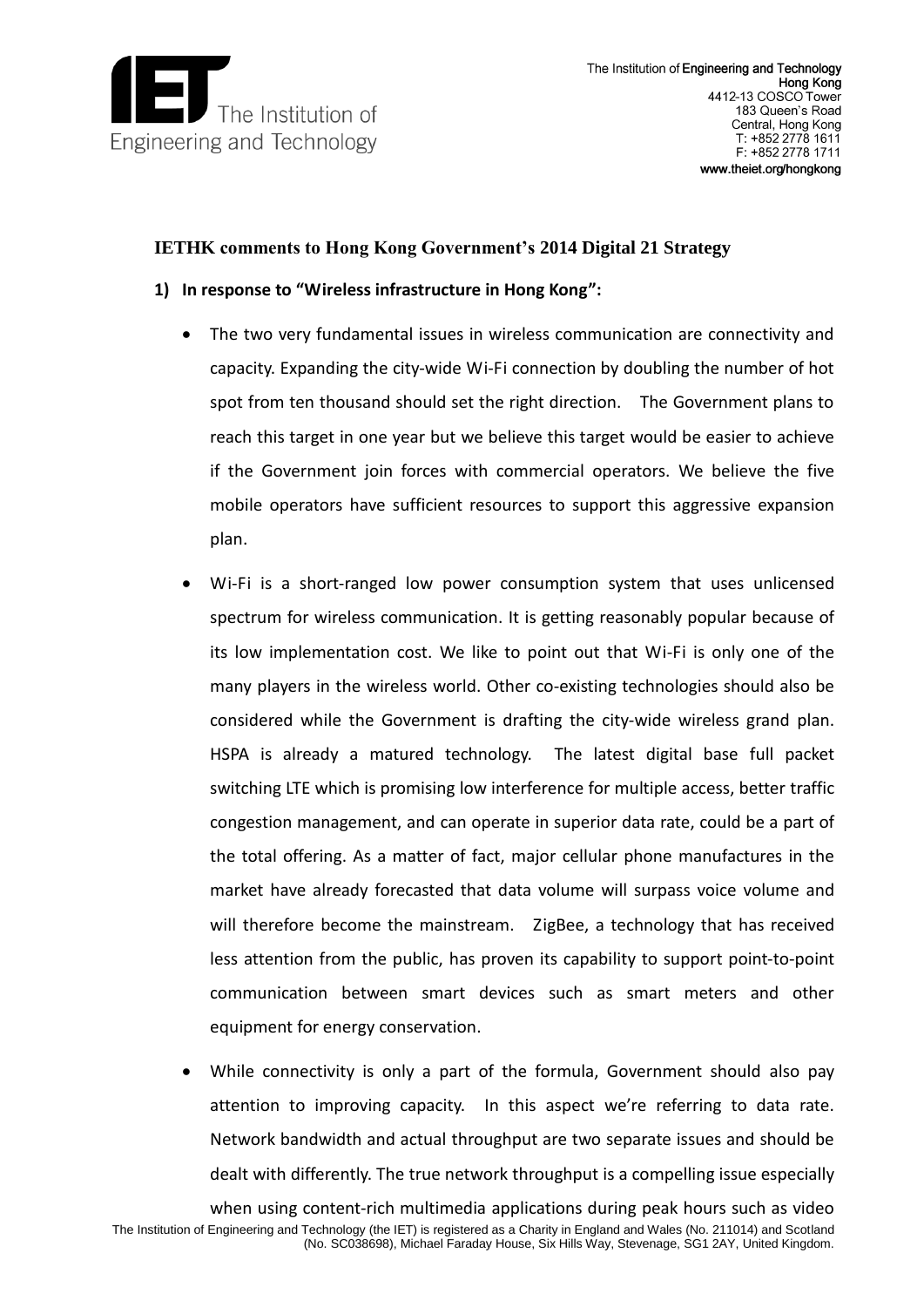streaming and online gaming. Congestion and bottleneck problem frequently happen when more users are connecting simultaneously. The Government may consider applying a benchmarking tool to periodically audit and measure the attainable network throughput, publishing the result to show if the networks are reasonably fluent. This can increase operation transparency and induce constructive competition among operators for service improvement.

- Besides connectivity and bandwidth issues, the Government should also pay attention to other non-technical but equally critical aspects when building a 'smarter city' which was not mentioned in the Digital21 Strategy e.g. cyber security. Hong Kong should cultivate an image that the city is 'not only modern but safe & secure' to sustain quality of living.
	- Cyber security has been a great issue in the digital age. Hong Kong has not seen a large number of cybercrime cases but they do exist and may not have been discovered yet; and we believe cybercrime is on an uprising trend. Eavesdropping, phishing, and various forms of fraudulence can all adversely affect a city's image. The issue is equally important in the wireless space where communication is basically free for interception. The Wi-Fi Alliances and security experts in the industry have been working on all kinds of encryption and authentication techniques. We suggest the Government evaluate these security measures on mobile technology, including the applicability of security standards and guidelines to mobile devices. Then develop guidelines for standardized implementation. We also recommend the Government to operate a task force that will continue policing the cyber environment particularly in the wireless domain. This could be out of the scope of Digital21 but the two are correlated.

### **2) In response to "For schools to drive e-learning":**

• School should receive funding to build an e-Learning platform. Having said that we all know government resources are not unlimited and there are other programs competing for funding. Our recommendation is to make use of sponsorship and concession pricing policy given by vendors. Periodic training program conducted by industry experts will definitely balance the teachers' loading and can bring latest technological trend to students.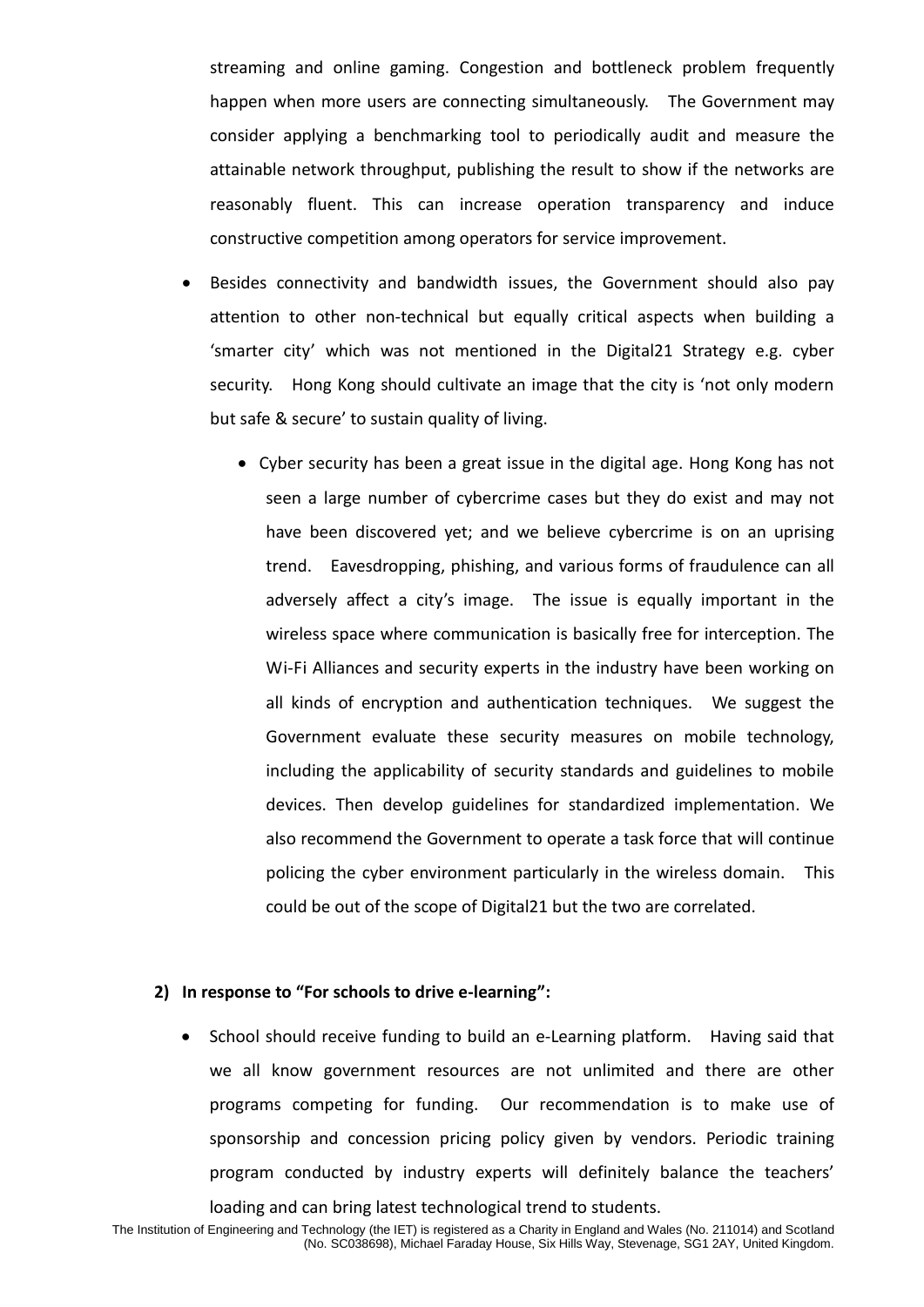Some argue that mandatory computer programming at school can stimulate creativity; but we hold a disagreement. Programming can be a skill to help develop a student's logical mind in finding a solution. However, there is no empirical and statistical evidence to prove that programming training correlates with stimulating creativity. We agree with increasing student's computer literacy level through a more general level course but mandatory programming training may not necessarily deliver a desired result. We suggest introducing programming course at an early stage in the form of an extracurricular subject to allow student to explore their interest. Advancing to any formal and higher level programming course should be on voluntary basis.

# **3) In response to "Creating open data and interoperability":**

Our suggestions in addition to those outlined in the Digital21 Strategy are:

- Initiate a government-wide open mobile data, application, and Wi-Fi API policy; and identify standards and best practices for improved interoperability between different mobile technologies, such as 4G LTE data, Wi-Fi
- Set up a government-wide centralized mobile device management platform. For example, government promoting Wi-Fi tablets or mobile devices in use for education institutions. School can receive funding from the Government or education and learning from primary schools, secondary schools and higher through vendor's sponsorship program. See above.
- Develop an overall strategy based on the conceptual model described in the Digital 21 Strategy in Mobile Computing initiative, which could address these layers:
	- Information layer (open data and content)
	- Platform layer (systems, processes, shared platforms)
	- Presentation layer (websites, applications, third-party services)
	- Recommend guidelines for improving digital services and customer experience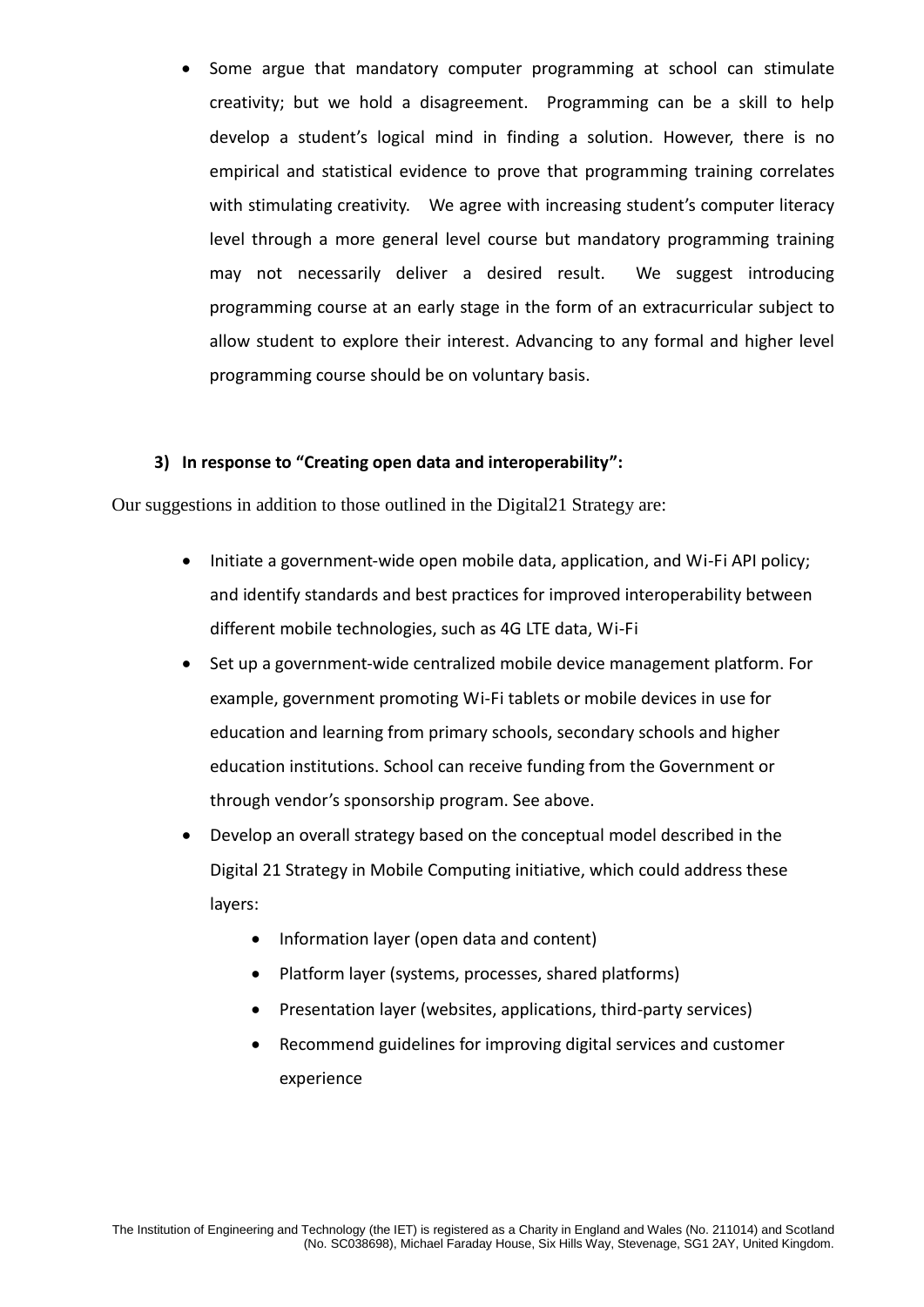#### **4) In response to "Public sector information as default":**

 In general we welcome the initiative of public information to facilitate information sharing. The only potential pitfall that must be monitored is the use of personal data. The Government must reinforce the policy set out by the Privacy Commissioner for Personal Data (PCPD) in respect to protecting personal and privacy data, especially those disseminated by the Government and related to personal information. Personal information should only be given and used for a particular purpose. For this the Government must build a guideline and notify the public the appropriateness of using such data. Patch up any loopholes to avoid possible grey area to prevent resources from being exploited for any unjustified reasons.

### **5) In response to "The business environments in Hong Kong to foster creativities":**

 The resources available to engender ICT's talents that could think outside their traditional ways are scarce in Hong Kong, as compared to other well developed or developing locations including Silicon Valley in California, Shanghai, etc. Even though Hong Kong talents may be equipped with sufficient brainpower to achieve technological innovations, the excessive amount of time and effort any ICT entrepreneurs required or spent in raising resources is bound to hinder their innovative implementations for long term development. More specifically, the cost of living in Hong Kong is simply too high that talents can hardly afford to maintain their basic livings without looking for immediate financial gains. The stakes to obtain grants or loans from any institutions are too high and rigid. There is a lack of innovative schemes available from private or public fund raising institutions such as Hong Kong Stock Exchange to support ICT's starters. Those schemes available currently focus solely on the projects and their success rate, but rarely do they support the costs of living for the people who wish to devote full time on high-risk innovative ICT projects.

#### **Recommendation:**

 The Government funding schemes should support junior capital pools for innovations that should also enable the successful applicants to maintain their reasonable standard of living. The Government should invest and lead these junior capital pools for high-risk innovative projects, provide financial guarantees for successful cases, streamline the approval processes, etc.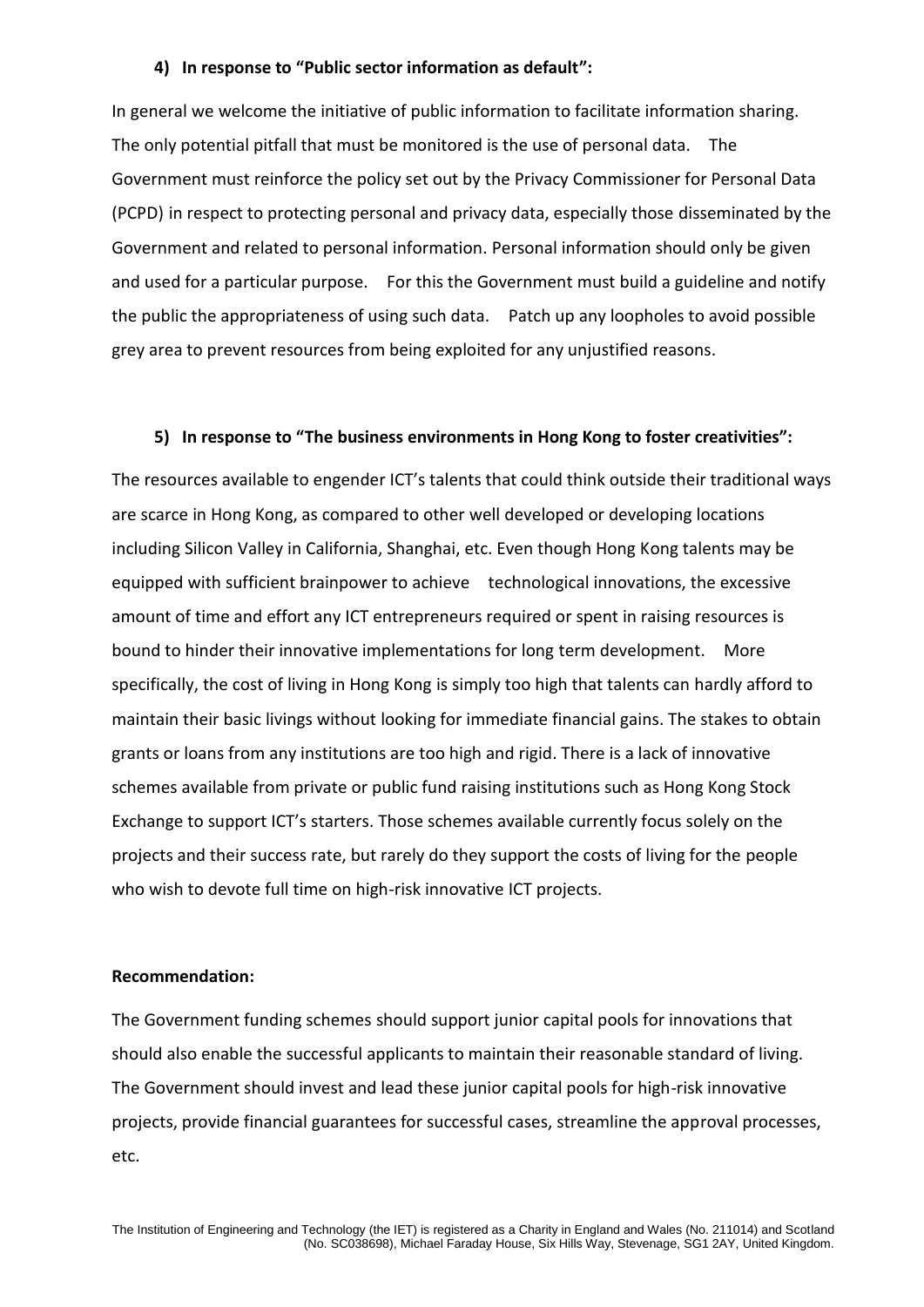# **6) In response to "Made-in-Hong Kong worldwide brand names":**

 The economic infrastructures developed over the last centuries have made Hong Kong an international service center where overseas giant corporations can easily obtain world class services by setting up their regional headquarters here. On the contrary, local talents cannot easily break into the international scene and get support to compete with international counterparts.

## **Recommendations:**

 Private/public/government venture investments should spend more resources to support Made-in-Hong Kong branding companies, encourage and promote entrepreneurship to expand outside Hong Kong, offer both financial and technological supports to start-up groups, create resources raising apparatus in Hong Kong for junior innovators, etc.

### **7) In response to "Copyright issues":**

 Software piracy does exist in Hong Kong and companies using commercial software do have concern about legal consequences. However those companies that have factories and offices in China , have difficulty exercising similar control over them. The Hong Kong Government is recommended to connect and closely liaise with the Chinese Government, and have in place relevant policies to help tackle such cross-border copyright issues.

### **8) On Areas that have not been mentioned in Digital21**

- In relation to the subject of quality of the network, we are unsure if there is an existing monitoring program that can periodically audit the true throughput of the service provider's network. Similar to the mechanism mentioned above in the wireless network, we suggest a dedicated unit (the Consumer Council for example) to conduct regular benchmarking among the service providers to make known their real network throughput.
- Digital technology can benefit Hong Kong residents in greater extend. For instance, utilities are collecting valuable data that can help consumers to better manage energy consumption and conservation. The Digital21 paper did not mention the use of renewable energy. It's time for the Government to produce a roadmap after